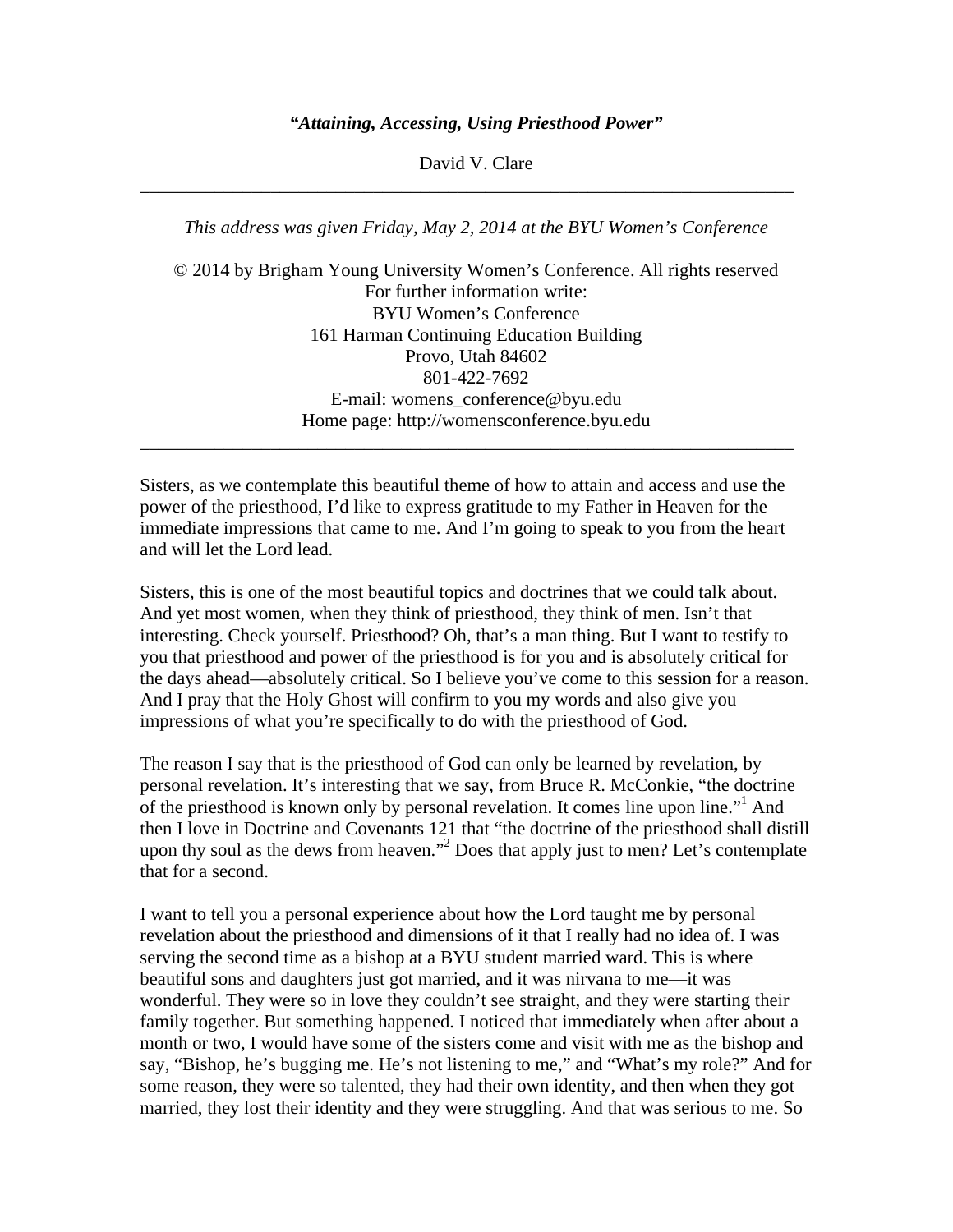I thought, you know, I need to really, prayerfully ask the Lord to help me, teach me, so I could teach them. And so for the next two months—literally two months—I pondered the roles of men and women in the priesthood, because I wanted to teach true doctrine.

What happened is, I ended up on a plane flight over to China—I was going to be there for two weeks. I had 17 hours to ponder on the plane. I remember getting into the hotel room at 1:30 in the morning, and I wasn't tired. That is not a good sign. And as I sat there trying to figure out what to do, the Spirit prompted me to write. So I got out my piece of paper, and I was ready to write. And the Spirit brought me a question. Now understand, I'm contemplating for 17 hours: How does God love His sons, and how does He love His daughters? He grants unto sons to hold the priesthood—but does He deny the power of the priesthood to His daughters? I was struggling in many, many ways. I was just pondering that. And as I was pondering, He brought this question to me. And I want to give that question to all of you. The Spirit in my mind simply said, very clearly, "Dave, in the body, which organ is the most important? Which organ is necessary to sustain the body, the life of the body?" I had never contemplated that before. And He said, "Is it the heart or the brain?" I didn't know, so I googled it. That's what you do about 2:00 in the morning, is you google it. And I realized that the heart actually lives longer than the brain.

But I learned something as I settled upon that question. Instead of the dews of heaven, it was the rain of heaven—and for two hours the Lord taught me. He taught me some very eternal and precious truths that I will forever treasure. And so I'm going to share with you none of those—you have to go find them out yourself. I'll give you a few hints.

Number one, the body cannot live without both of the two organs. And the body—the brain and the heart—must be one. It can't live without them. Think of the roles of men and women in the priesthood. See what the Lord is trying to teach me. It's interesting that when the Holy Ghost speaks truth and revelation, it speaks to the mind *and* the heart, and if it doesn't confirm it to both, we could be deceived. Isn't that interesting. Think of men and women, mind and heart. The very eternal plan of God requires both man and woman.

I've said this before, and I wasn't planning on saying this, but I just feel impressed that we don't understand the value of how important those roles are. And as I was in the temple this morning, I realized again how vitally important women are in bringing forth the kingdom of God and bringing about the very purposes of God—His work and His glory. You are divine, and you are beautiful. But some of you don't think that. Some of you don't view yourself as divine and beautiful, and you start to compare. Everything Satan is trying to do in the world is to compare and to cause you to think you are less than your divine role.

But I love to contemplate how the priesthood brings us to Christ. The priesthood, as we'll learn in a second, is the power of God. And if you'll notice a very important point, God the Father and His Son, Jesus Christ, have two different roles. They are one in purpose, they are one in power, they are one in Spirit, but they are two distinct, separate personages, and they have two different roles. And the purpose of the priesthood is to bring a man and a woman unto Christ and to become one so that the eternal round of God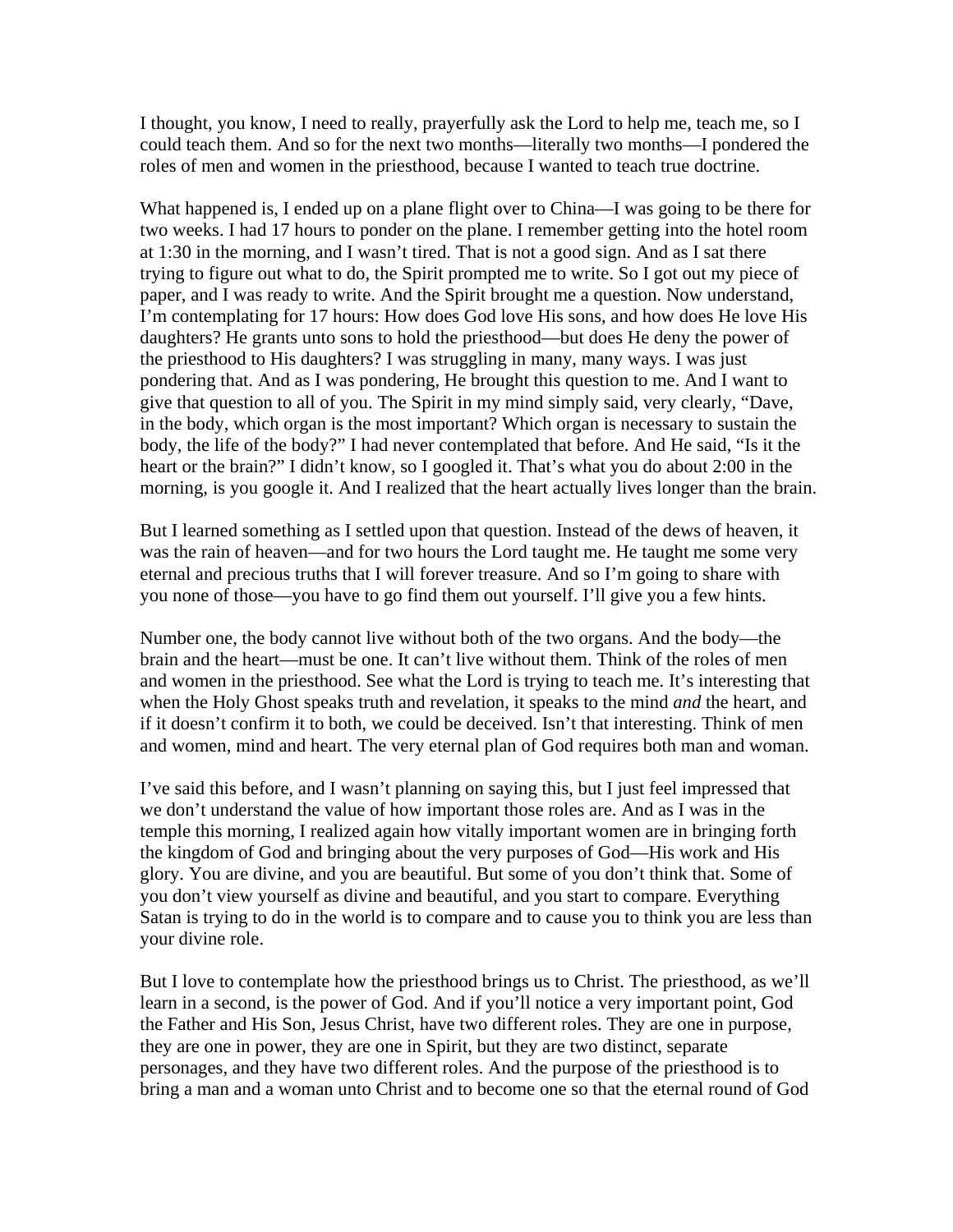is fulfilled. It's when the mind becomes the mind of Christ and our heart becomes the heart of Christ that we start to understand the scripture of Zion: "They were of one heart and one mind, and dwelt in righteousness; and there was no poor among them."<sup>3</sup> Isn't that interesting.

I want to visually again show a very important, beautiful truth about the priesthood so that you understand that it's something that *you* must come unto—that you must receive the priesthood, understand it, and utilize the power. The priesthood—the Holy Priesthood—is God's priesthood, all power. And now notice, before the priesthood was called the Melchizedek Priesthood, the correct name was the Holy Priesthood after the order of the Son of God.<sup>4</sup> It's administered from the Father through Jesus Christ to us as His children. But notice that the third member of the Godhead is absolutely necessary for the conveyance, the sealing and the confirmation of priesthood power. And the Holy Ghost then provides the Holy Spirit of Promise to both men and women, speaking of power—priesthood power—so that we might act in the name of God. Have you ever thought of it that way, sisters? That the role of the Father through His Son, with the Holy Ghost, is to give us power to do things, to act in the name of God.

And so, let me focus on the word and definition of power. In Webster it simply says, "the ability to do something or to act." That's a keyword, *act*. And then the definition that was shared by President Faust in a beautiful talk: "Priesthood power is the power and authority delegated by God to act in His name for the salvation of His children."5 This was so beautifully taught by Elder Oaks in the priesthood session of general conference.<sup>6</sup> You need to read that and fully understand what the prophets have been saying about priesthood power. And I'm not talking about priesthood keys—I'm talking about priesthood power, and how we unlock that power.

How do you as daughters of God act in His name? Now think priesthood. So let me give you—and we did not compare notes, Sister [Heidi] Swinton and I, but we're going to show you that the Lord wants you to understand that faith (she spoke of faith) is extremely important. I love the *Lectures on Faith*. In those lectures it says faith is a principle of action and power. "Faith, then, is the first great governing principle which has power, dominion, and authority over all things: by it they exist, by it they are upheld, by it they are changed, or by it they remain, agreeably to the will of God." Here is a key point: "Without it, there is no power."<sup>7</sup> So when you think of priesthood power, I need you to start to think of the word faith, and then I need you to ask yourselves this question, sisters: Where is your faith? How strong is your faith?

Now real quick, how many of you have read the *Lectures on Faith* as women? Thank you. When I say that, I have very, very few hands that go up. I would like to submit to you sisters that that is something that you should study and ponder and reflect deeply upon. The *Lectures on Faith* were prepared specifically for the School of the Prophets in Kirtland. Orson Hyde was assigned to teach the school. The Prophet Joseph Smith oversaw that beautiful curriculum, and just a word—men were not the only ones that attended the School of the Prophets. That beautiful doctrine is something that you should study and learn.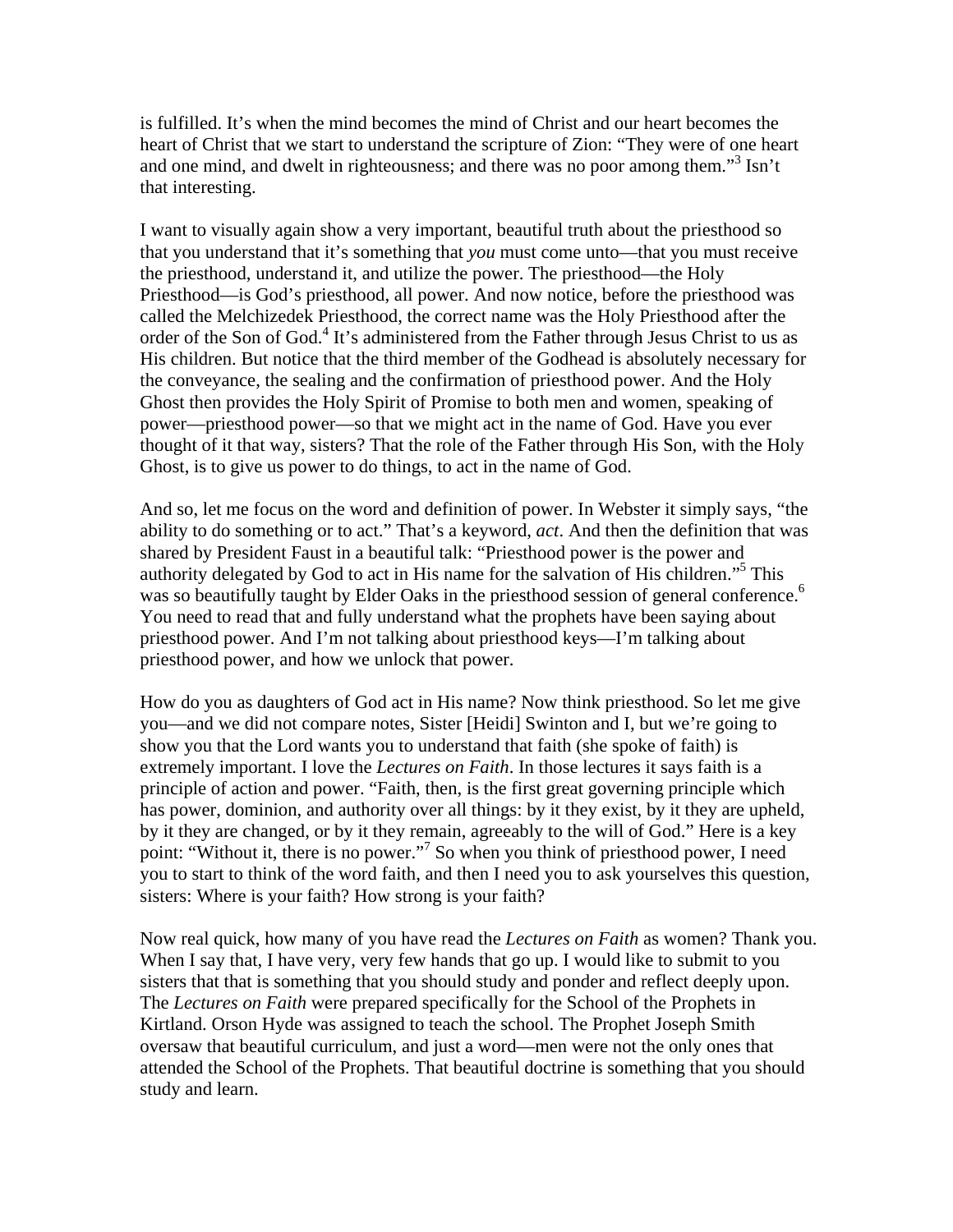So let me talk about priesthood and power. Priesthood—this is from Bruce R. McConkie—"Priesthood is power like none other on earth . . . It is the very power of God himself." Skipping down, "It is the power of faith, the faith by which the Father creates and governs. God is God because he is the embodiment of all faith and all power and all priesthood." So you're starting to connect those—faith, power and priesthood. Notice this—this is one of my favorite quotes: "Faith and priesthood go hand in hand. Faith is power and power is priesthood."<sup>8</sup> Now I'm going to stop here for a second. Remember, I started out with whenever we say priesthood, you put it off, 'That's a man thing.' I'm trying to bring it back and let you understand, sisters, that it's your thing. It's the very power of God that you need to tap into and understand and utilize.

"After we gain faith, we receive the priesthood. Then, though the priesthood, we grow in faith until, having all power, we become like our Lord."<sup>9</sup> So the question, sisters, is where do women "receive the priesthood"? Have you ever thought of it that way? Where do you receive the priesthood? In Doctrine and Covenants 95:8, "Yea, verily I say unto you" this is the Lord speaking— "I gave unto you a commandment that you should build a house, in the which house I design to endow those whom I have chosen with power from on high." What is that house, sisters? It's the temple of our God. And those that attend that sacred place know that the doctrines of the priesthood truly distill upon your soul, and that God wants you to be endowed with power from on high.

I love this definition. "Our church doctrine places women equal to and yet different from men. God does not regard either gender as better or more important than the other. . . . When men and women go to the temple, they are ... endowed with the same power, which is priesthood power."<sup>10</sup> "Access to the power and the blessings of the priesthood is available to all of God's children."<sup>11</sup>

If I had one impression and desire, it was to instill upon your minds that the priesthood is yours, and that you have to learn to understand it and access it and draw upon it in your lives as women, especially women of the last days.

I want to just focus on the keys that unlock the power of the priesthood. Again, I'm focusing on priesthood power, and it's given to men and women equally, priesthood power. The first key we've talked about is faith. Without faith there is no power. And ultimately it is the faith that God knows all things and that His will and His ways are higher than our ways—that beautiful, simple faith. The other key is righteousness. I cannot overemphasize how important obedience and righteousness are as one of the keys. You must have both keys to open up the doors of the temple and especially the powers of God and the priesthood.

And so what have we learned? The power of the priesthood can only be learned by revelation. It's available to all of God's children. And here are some key truths: that God is the same yesterday, today and forever. Can I just give us a thought on that? Have miracles ceased? Have angels ceased to appear unto men and women?<sup>12</sup> If they have, what's the reason? It's because of unbelief. God is the same yesterday, today and forever.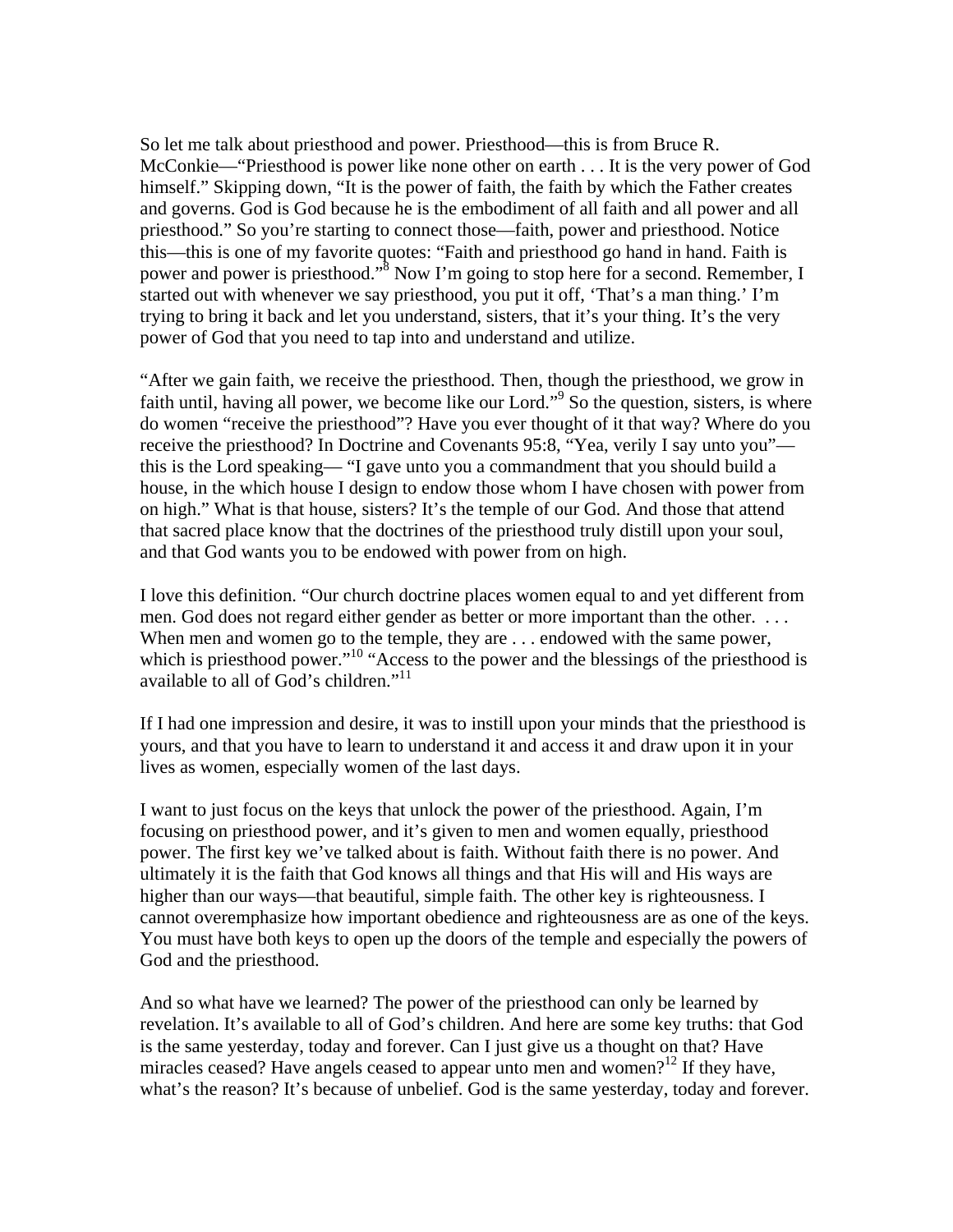We need to draw upon the miracles that will come and are needed in the last days. He is no respecter of persons, and He gives to all men and women liberally, and upbraideth not. Those are the pillar truths that I love and base everything on.

So just as Sister Swinton talked about the beautiful experience of this woman who reached out and touched the hem of the Savior, can I just give you my testimony and understanding as that came to me? Did she hold the priesthood? Did the Savior turn around and put His hands on her and give her a blessing? Do you remember that story? She is the one who literally touched and drew virtue and power from the Savior. Women, you can do that. That's the priesthood power, if you have faith and if you have the keys. Do you believe that?

I love the part where as she acted—and I want to focus on action—that she heard of Jesus, then she came and she touched. She had to do something instead of just saying, "How come I can't be healed?" Imagine how many times she went and waited for the Savior. Imagine what effort it took to find Him and to be in a position where she could even touch the hem. It takes work. It takes action. Faith is action.

I love this beautiful synopsis of all the miracles of Christ. It says, "And when he was come into the house, the blind men came to him." Faith, action. "And Jesus saith unto them, Believe ye that I am able to do this? They said unto him, Yea, Lord. Then touched he their eyes, saying, According to your faith be it unto you."13 Now the question I have for all of us today, sisters, is do we believe that Jesus Christ can still do that?

I want to just share a thought about faith and women and action. Can I just submit to you that if it was not for the faith and the seeds of faith that Luck Mack planted into the hearts of her children growing up, would the Prophet Joseph Smith as a young boy have believed in those words in James? Who planted the seed of faith? Whom did Joseph Smith believe and trust? It was his mother. That is the power, women, that you have. And that's why Satan is attacking you. And he's trying to cause you to doubt yourselves and your role, your divine role. You're not like men. Don't try to be like us. You don't want to be, trust me. You're you, and when you start to understand that question about the heart and the mind and that both must be one, then you start to understand that the power of the priesthood can flow through you to touch not just your children, but to change nations.

I just need to quickly share this story about Amanda Smith. This was the story where her husband was killed at Haun's Mill. Her son brought her younger son Alma to her—no hip. Imagine the blood, sisters—just imagine the experience. And Amanda Smith had a revelation. She prayed to the Lord. There was no priesthood there to give her a blessing—the men were killed, or they had run away. And so the Lord endowed her with a vision, and she understood how to heal her son. Now this is my favorite part of this. She said, "Alma, my child, do you believe that the Lord made your hip?" "Yes, Mother." "Well, the Lord can make something there in the place of your hip, don't you believe that, Alma?" Now sisters, mothers, notice this next phrase. Here's an innocent child saying, "Do you think that the Lord can, Mother?" We need to have our seeds of faith so firm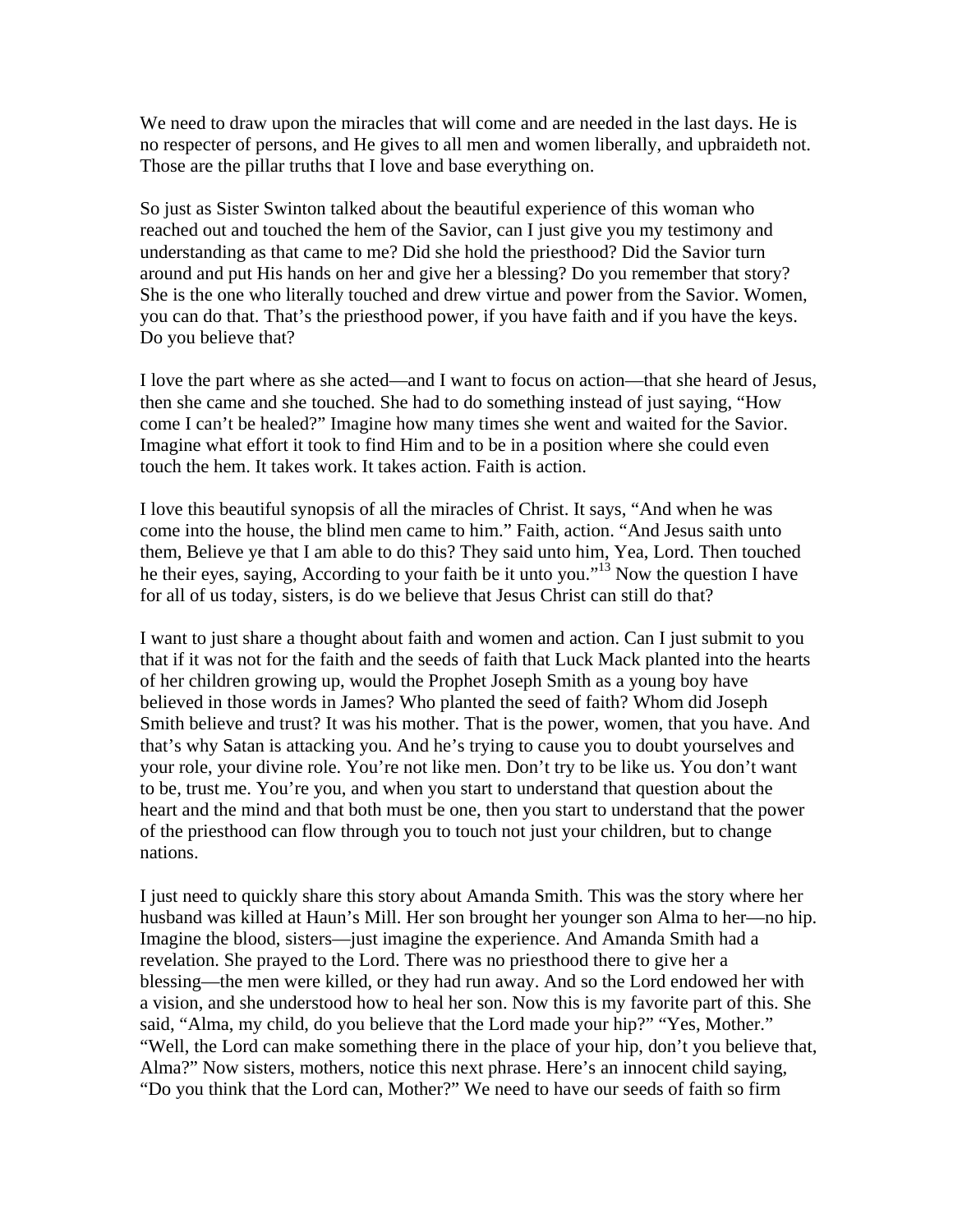and our roots of faith so deep that when our children come to us in times of turmoil, we can say, "Yes."

Now I'm going to quickly go to the reason and the impressions that I've had for you beautiful sisters. Faith is the key, and righteousness, to priesthood power. "Never before in the history of the world has the need for faith in God been greater." I hate to tell when that was given—that was April 2000. And then I love this where he said, "Any of us can be left behind, drawn away by the seductive voices of secularism and materialism" of the world. $^{14}$ 

Sisters, what's confronting our families? What's confronting you? What's hitting your faith? As a stake president, it frustrates me when people come in my office and they say, "I've lost my testimony. I don't have a testimony anymore." And I ask them, "Well, what happened?" And they say, "Well, I read something on the Internet." And I say, "Well, can you tell me who wrote that on the Internet?" "Oh no, I don't know who it is." It's interesting how we believe things on the Internet and we've never validated if that person is immoral or where they're from. And so our faith has to be deeper and stronger.

In the last days, sisters, we must have faith. And this is how Moroni closed up the Book of Mormon, the last things that he could say. He said this: "And Christ truly said unto our fathers: If ye have faith ye can do all things which are expedient unto me. And now I speak unto all the ends of the earth—that if the day cometh that the power and gifts of God shall be done away among you, it shall be because of unbelief.<sup>"15</sup> Sisters, we need your faith. We need you to know who you are, that you're divine daughters of God, and that with faith all things are possible—if you believe.

His last words were this: "Come unto Christ, and lay hold upon every good gift . . . awake, and arise . . . love God with all your [heart] . . . then is His grace sufficient . . . and deny not His power."16 How many times do we deny the power of God because we never think to go and draw upon that power, to touch His hem, and to expect miracles? That is priesthood power.

I want to just give you a few thoughts on how to become women of faith. First of all, if the Spirit hasn't prompted you already to go and find *Lectures on Faith*, can I just blatantly tell you to do that? Please do that. It's a hard read. It's not long, but you can just find it on the Internet and study the *Lectures on Faith*. It teaches you about the attributes and the characteristics of God. It's beautiful. The next, sisters, is you need to practice and exercise your faith. It doesn't just come. You actually have to seek the Lord, receive revelation, which will come, and then nurture that seed of faith. Then you need to ponder that question I gave you earlier: What is your role in the priesthood? And I will tell you right now, the only place on the earth that you can learn your role and the power of the priesthood is in the temple. It comes by personal revelation. And I testify that He will teach you.

I need to read this, and then I will close. "Someday, when the whole story of this and previous dispensations is told, it will be filled with courageous stories of our women, of